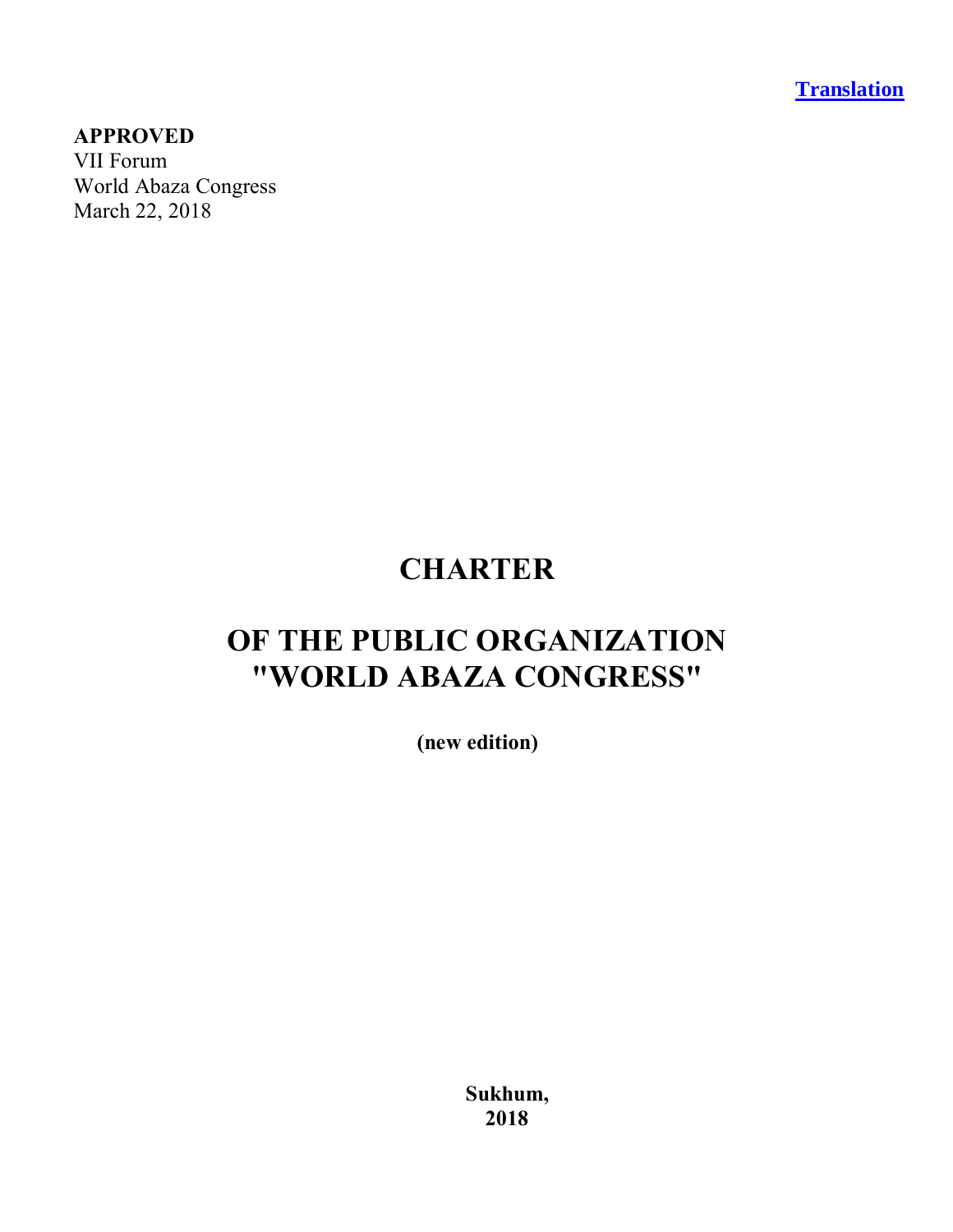#### **Charter of the Public organization "World Abaza Congress"**

#### **Article 1. GENERAL PROVISIONS**

1.1. The public organization "World Abaza Congress" (hereinafter referred to as "the Congress") is a membership-based voluntary self-governing public association created on the initiative of citizens united on the basis of a community of interests for the realization of the goals defined by this Charter.

1.2. The organizational and legal form of the Congress is a public organization.

1.3. The name of the Congress in the Abkhazian language is "Адунеизегьтәи апсуа – абаза конгресс";

The name of the Congress in the Abazin language is "Адуней апсуа-абаза конгресс";

The name of the Congress in Russian is "Всемирный абхазо-абазинский конгресс";

The name of the Congress in English is "World Abaza Congress";

The name of the Congress in Turkish is "Dünya Abaza Kongresi";

ال مَوْدْ مرال عالم بـ للآبـ اظاتIs The name of the Congress in Arabic is

1.4. The Congress carries out its activities in accordance with the Constitution of the Republic of Abkhazia, the current legislation of the Republic of Abkhazia, universally recognized principles and norms of international law, this Charter.

1.5. The Congress builds its activities on the basis of the principles of equal rights of its members, legality, publicity, voluntariness, self-government.

1.6. The Congress from the moment of its state registration is a legal entity:

a) has an independent balance sheet, accounts (ruble and currency), emblems, flags, pennants and other symbols, forms, a seal with its name, approved and registered in accordance with the procedure established by law;

b) may own a separate property and be liable for its obligations by this property;

c) may acquire and exercise property and non-property rights in its own name, perform duties, be a plaintiff and defendant in court, arbitration and arbitration courts.

1.7. The legal address of the Congress: Republic of Abkhazia, Sukhum, 109 Lakoba st.

## **Article 2. GOALS AND OBJECTIVES OF THE CONGRESS**

2.1. Goals of the Congress are:

- strengthening the ethno-cultural unity of the Abkhaz-Abaza and Ubykh peoples;

- creation of necessary conditions for the return of representatives of the Abkhaz-Abaza Diaspora to the historical Motherland;

- participation in the economic, social and cultural development of the Republic of Abkhazia;

- restoration of true history, preservation of national identity, traditions and customs of Abkhaz-Abaza and Ubykh peoples.

2.2. Objectives of the Congress: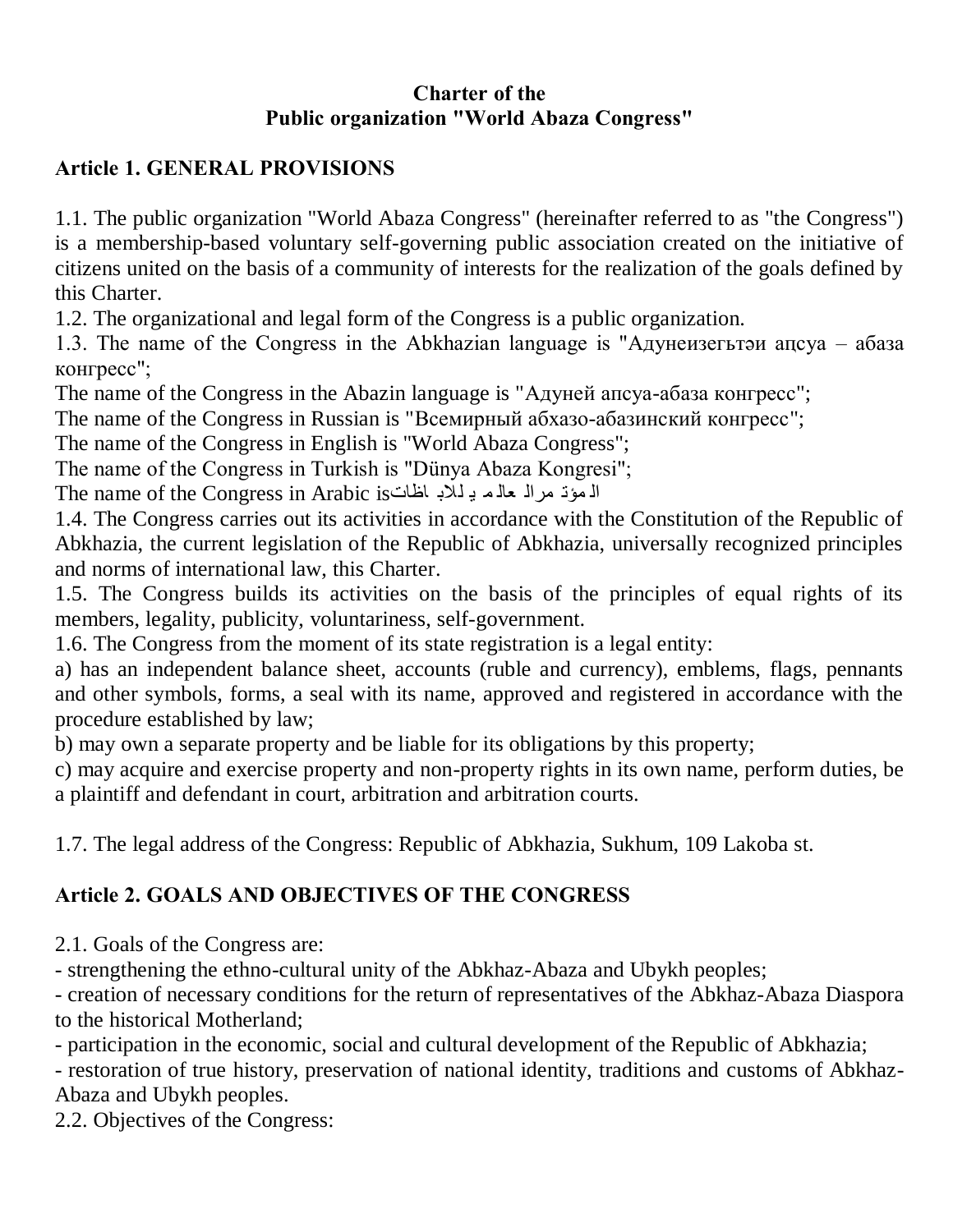- assistance to the socio-economic and cultural development of the Abkhaz-Abaza and Ubykh peoples;

- to contribute to the preservation and study of the native language by representatives of the Abkhaz-Abaza Diaspora;

- facilitating the restoration and strengthening of kinship ties, expanding and strengthening the ties of the Abkhaz-Abaza Diaspora with the historical homeland;

- assistance in establishing contacts between Abkhazians and Abaza living in different countries, strengthening their unity;

- provision of material and other necessary assistance to representatives of the Abkhaz-Abaza Diaspora, who wish to return to their historical homeland;

- provision of legal and other necessary assistance to persons of Abkhaz-Abaza nationality regardless of their place of residence;

- organization and participation in scientific developments in politics, economics, law, history, demography, culture, education and other aspects related to the Abkhaz-Abaza people, rendering assistance to legal entities and individuals engaged in such development;

- publication and distribution of literature on the life, traditions and customs of the Abkhaz-Abaza and Ubykh peoples;

- assistance in the return to the historical homeland of Abkhaz-Abaza historical, cultural and other values that have been found abroad;

- assistance in solving the demographic problems of the Abkhaz-Abaza and Ubykh peoples;

- publishing activities;

- creation of mass media.

2.3. Unconditional partners of the Congress are the following organizations:

- Autonomous non-commercial organization "Alashara".

- Federation of the Abkhaz Cultural Centers in Turkey (abbreviated: ABHAZFED);

#### **Article 3. RIGHTS AND OBLIGATIONS OF THE CONGRESS**

3.1. The Congress in order to carry out its goals and objectives in the manner determined by the current legislation of the Republic of Abkhazia has the right to:

a) freely disseminate information about its activities;

b) participate in the elaboration of decisions of the bodies of state power and local selfgovernment in the manner and scope provided for by the current legislation of the Republic of Abkhazia;

c) hold meetings, rallies, demonstrations, processions;

d) establish mass media and carry out publishing activities;

e) represent and protect their rights, the legitimate interests of their members in the bodies of state power and local self-government and public associations;

**6)** initiate initiatives on various issues of public life, make proposals to state authorities;

**7)** exercise in full the powers provided by the current legislation for public organizations.

**8)** in the order determined by the current legislation, carry out entrepreneurial, including foreign economic activities necessary to achieve socially useful goals and corresponding to them, for the sake of which the Congress was created. Entrepreneurial activity is carried out by the Congress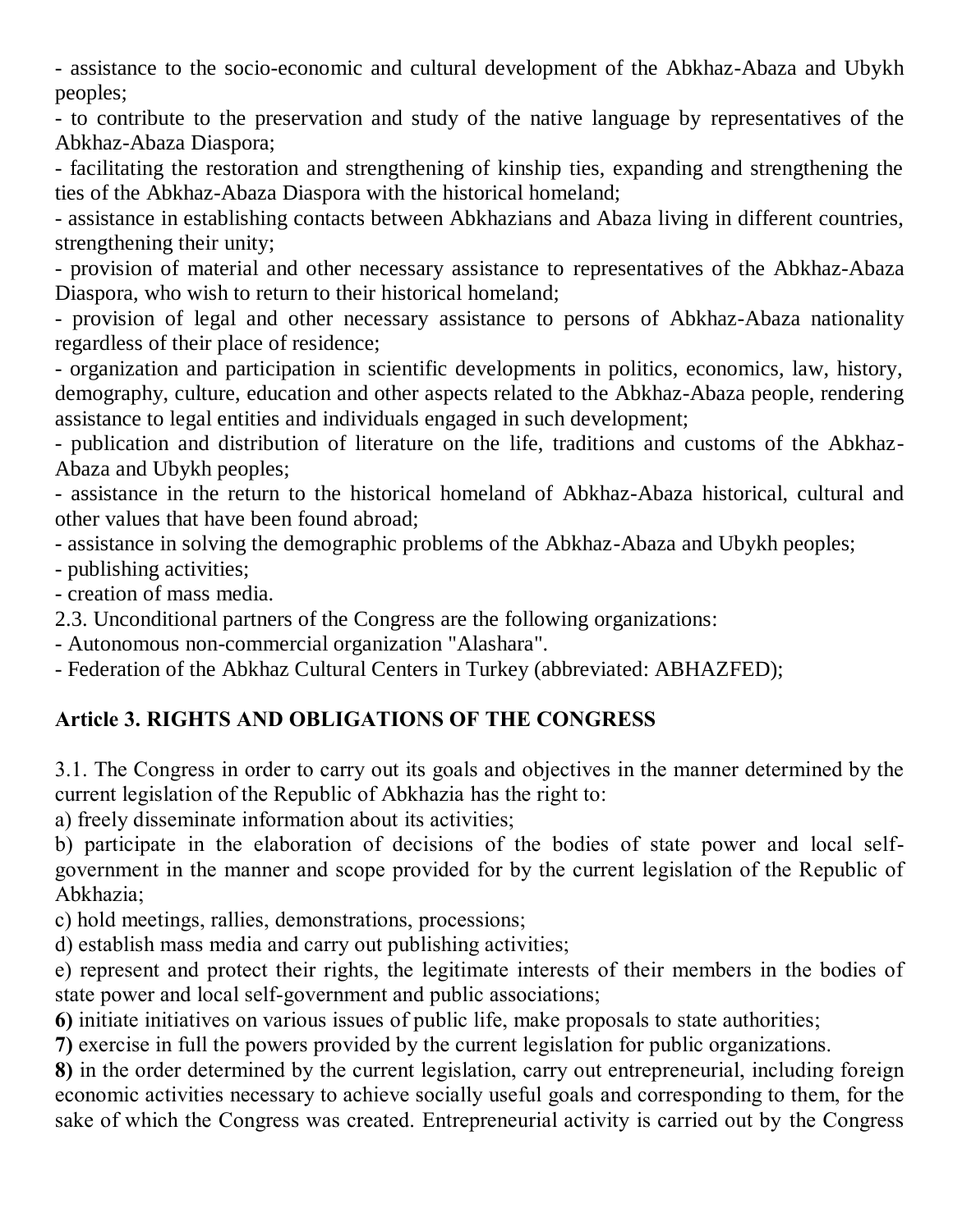only since it serves the achievement of statutory goals. The Congress can create economic partnerships and entities that have the status of a legal entity. Revenues from the business activities of the Congress cannot be redistributed among members of the Congress and should be used to achieve statutory goals.

3.2. The Congress in its activities is obliged to:

a) observe the legislation of the Republic of Abkhazia, not allow contradictions with the legislation of the countries of residence of the Abkhaz-Abaza Diaspora, observe the generally recognized principles and norms of international law concerning the scope of its activities, as well as the norms provided for in this Charter;

b) ensure access to the report on the use of their property;

c) provide, at the request of the authorized body, decisions of the governing bodies and officials of the Congress;

d) admit representatives of the authorized body (Ministry of Justice of the Republic of Abkhazia) to the events held by the Congress;

e) assist representatives of the authorized body (Ministry of Justice of the Republic of Abkhazia) in familiarizing themselves with the activities of the Congress in connection with the achievement of the statutory goals and compliance with the legislation of the Republic of Abkhazia.

3.3. The Congress bears other duties stipulated by the legislation of the Republic of Abkhazia and this Charter.

## **Article 4. MEMBERS OF THE CONGRESS, THEIR RIGHTS AND DUTIES**

4.1. Members of the Congress are:

Representatives of the Abkhaz-Abaza and Ubykh peoples having reached the age of majority in accordance with the legislation of the Republic of Abkhazia, irrespective of their place of residence and having the citizenship of a foreign state, who joined the Congress.

4.2. Membership in Congress and withdrawing from it are voluntary.

Admission to the Congress is carried out on the basis of a written application by a candidate meeting the requirements specified in clause 4.1. Constitution of the Congress. Application for admission to the Congress can be submitted:

- to the Supreme Council of the Congress,

- to the Council of the Regional or Local Branch of the Congress.

- an authorized representative of the Congress in the relevant territory or in the relevant state or administrative-territorial entity, with the subsequent transfer to the High Council of the Congress of such an application.

The decision on admission to the Congress is made by the Supreme Council of the Congress, or by the Council of the Regional or Local Branch of the Congress (depending on where the application was submitted) by a simple majority of votes, and made in writing.

A candidate who applies for membership in the Congress may be refused admission to the Congress if the candidate does not meet the requirements specified in clause 4.1. of this Charter, as well as in the case specified in subparagraph c) of paragraph 4.4. of this Charter.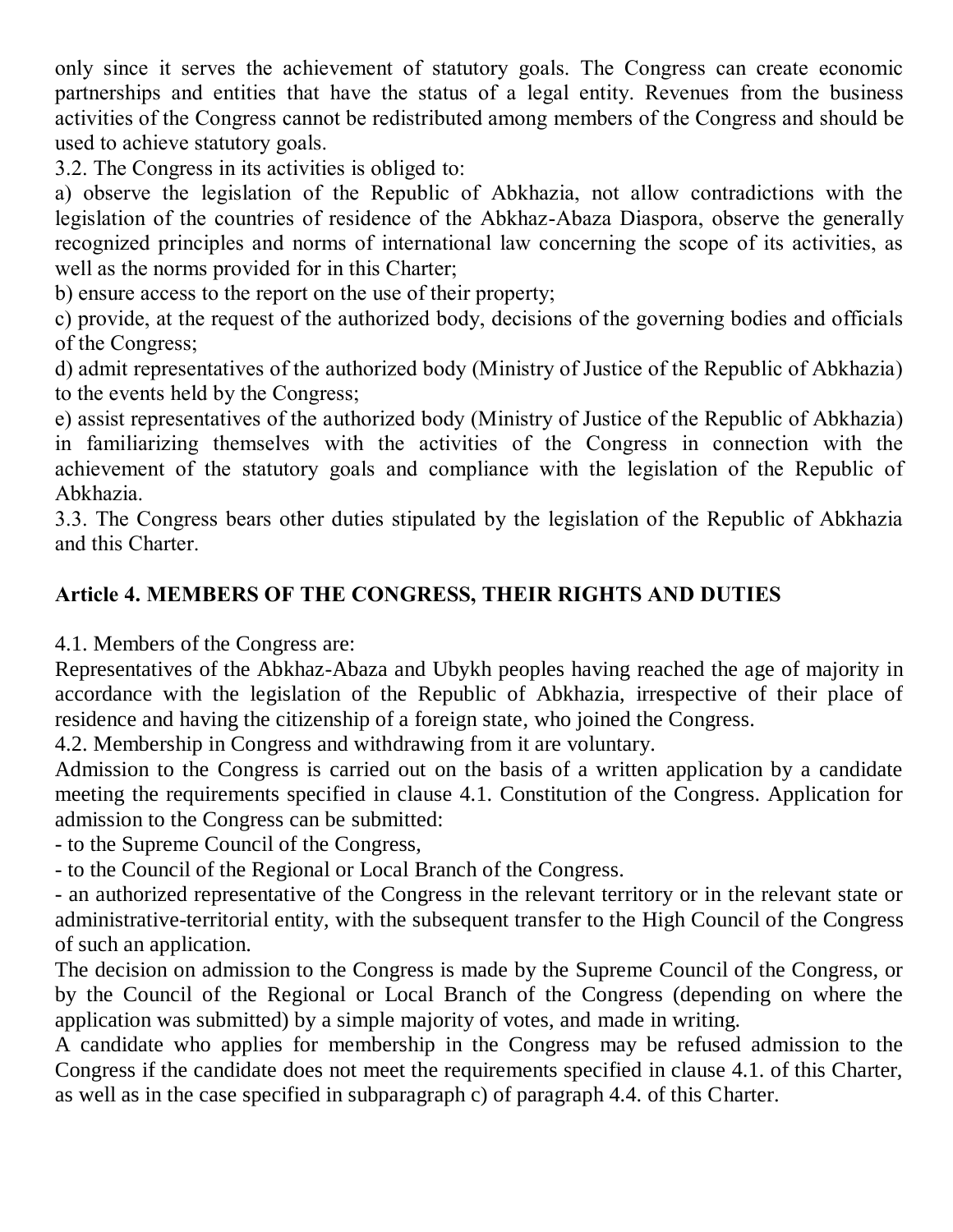The decision to refuse admission to the Congress can be made by the High Council of the Congress or in the Council of the Regional or Local Branch of the Congress.

The decision of the Council of the Regional or Local Branch to refuse admission to the Congress can be appealed by the person who applied for membership to the Supreme Council of the Congress within 30 days from the date of refusal to admit to membership in the Congress.

The High Council of the Congress takes a reasoned decision on the complaint, which is final.

The decision on the complaint is taken in the Supreme Council by a simple majority vote at the next meeting.

4.3. The withdrawal from the members of the Congress is carried out on the basis of a written application. An application for withdrawal from the Congress may be submitted to the Supreme Council of the Congress, or to the Council of the Regional or Local Branch of the Congress. Decisions of the High Council of the Congress or the Council of the Congress branch on this matter are not required.

4.4. A member of the Congress may be expelled from the Congress by decision of the High Council of the Congress for:

a) non-compliance with the Charter of the Congress;

b) failure to comply with the decisions of the governing bodies of the Congress adopted within the limits of the competence established by this Charter;

c) committing actions that discredit the Congress (which may include actions that discredit a member of the Congress directly) and (or) contradict the goals and objectives of the Congress.

d) non-payment of membership fees (more than two years);

e) recognizing him/her incompetent in the manner prescribed by law.

The decision of the Supreme Council of the Congress to expel members of the Congress is final and deprives the member expelled from the Congress of the right to re-membership in the Congress.

4.5. A member of the Congress is deemed to be excluded from it from the moment the relevant decision is made by the High Council of the Congress.

4.6. Admission to the Congress, the withdrawal and expulsion from the membership of the Congress, as well as the procedure for registration of members of the Congress is regulated by the Regulations on Membership, approved by the Supreme Council of the Congress.

4.7. Members of the Congress have equal rights and duties.

4.8. A member of the Congress has the right to:

a) take part in the activities of the Congress;

b) participate in the General Meeting of the Office of the Congress;

c) to be elected delegate to the Congress Forum;

d) elect and be elected to the elected bodies of the Congress and the relevant branches;

e) make suggestions on improving the activities of the Congress in all its bodies;

e) apply to any body of the Congress and receive a response on the essence of his application;

g) leave the Congress at his discretion.

4.9. A member of the Congress shall:

a) comply with the requirements of this Charter, decisions of the governing bodies of the Congress adopted within the limits of the competence established by this Charter;

b) take a direct part in the work to achieve the goals and objectives of the Congress;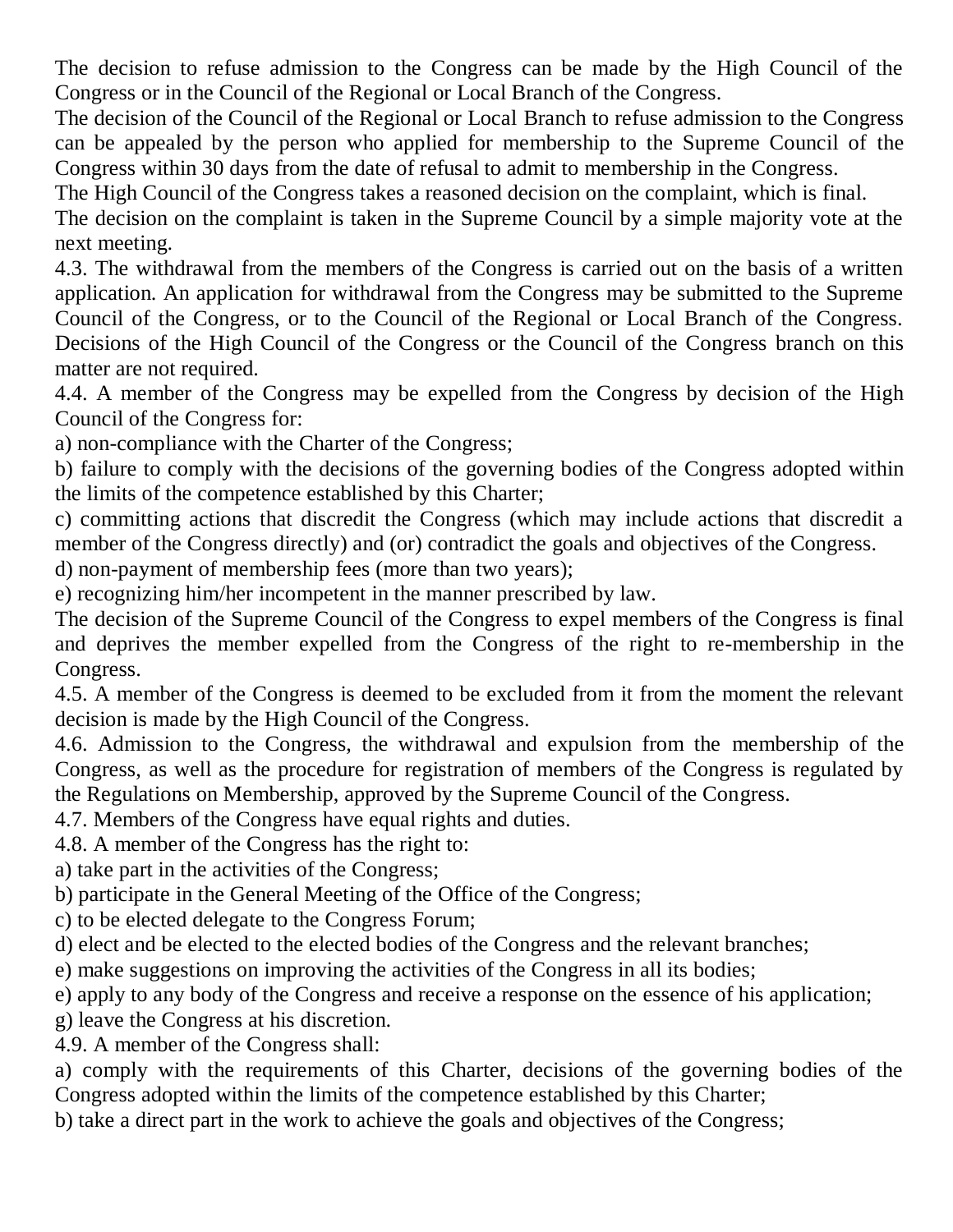c) pay membership fees in the manner and in the amounts determined by the Supreme Council of the Congress in accordance with the Regulations on Membership;

d) not allow actions that discredit the Congress.

4.10. Members of the Congress are registered in the relevant Regional and Local branches of the Congress. In the absence of offices of the Congress on the territory, administrative-state or state entity, the register of the relevant members is held by the Presidium of the Supreme Council of the Congress.

#### **Article 5. BODIES OF THE CONGRESS**

5.1. The bodies of the Congress (hereinafter the Congress Bodies) are: Boards of the Congress:

- Forum of the World Abaza Congress.

- Supreme Council of Congress.
- Presidium of the Supreme Council of the Congress.
- Chairman of the Supreme Council of the Congress.

Bodies and posts supporting the activities of the Congress and the supervisory bodies:

- Executive Secretary of the High Council of the Congress.
- Bodies (apparatus) of the Presidium of the Supreme Council of the Congress.

- Central Auditing Commission of the Congress.

5.2. Forum of the World Abaza Congress.

The highest governing body of the Congress is the Forum of the World Abaza Congress, which is convened by the Chairman of the Congress at least once every five years.

5.3. An Extraordinary Forum of the Congress is convened in case of need to take any decisions related to the exclusive competence of the Congress:

- by decision of the Presidium of the Supreme Council of the Congress.

- by requirement of the Central Audit Commission.

- by requirement of at least  $1 \setminus 3$  of the regional offices of the Congress.

An extraordinary forum must be convened no later than three months, but not earlier than one month from the date of receipt by the Supreme Council of the Congress of the requirement to convene an Extraordinary Forum.

5.4. The exclusive competence of the Forum of the Congress includes the following issues:

5.4.1. Approval of the Charter of the Congress and making changes and additions to it (the decision is accepted by not less than 2/3 of the votes of the delegates present);

5.4.2. Decision-making on the reorganization and liquidation of the Congress (the decision is taken by at least 2/3 of the votes of the delegates present);

5.4.3. Determination of the quantitative composition of the Supreme Council (including the determining of quotas for participation in the Supreme Council from regional representations), election of members of the High Council of the Congress for a period of five years, early termination of their powers (the decision is taken by at least 1/2 of the delegates present);

5.4.4. Election of the Chairman of the Supreme Council of the Congress from among the elected members of the High Council of the Congress (decision is taken by at least 1/2 of the votes of the delegates present);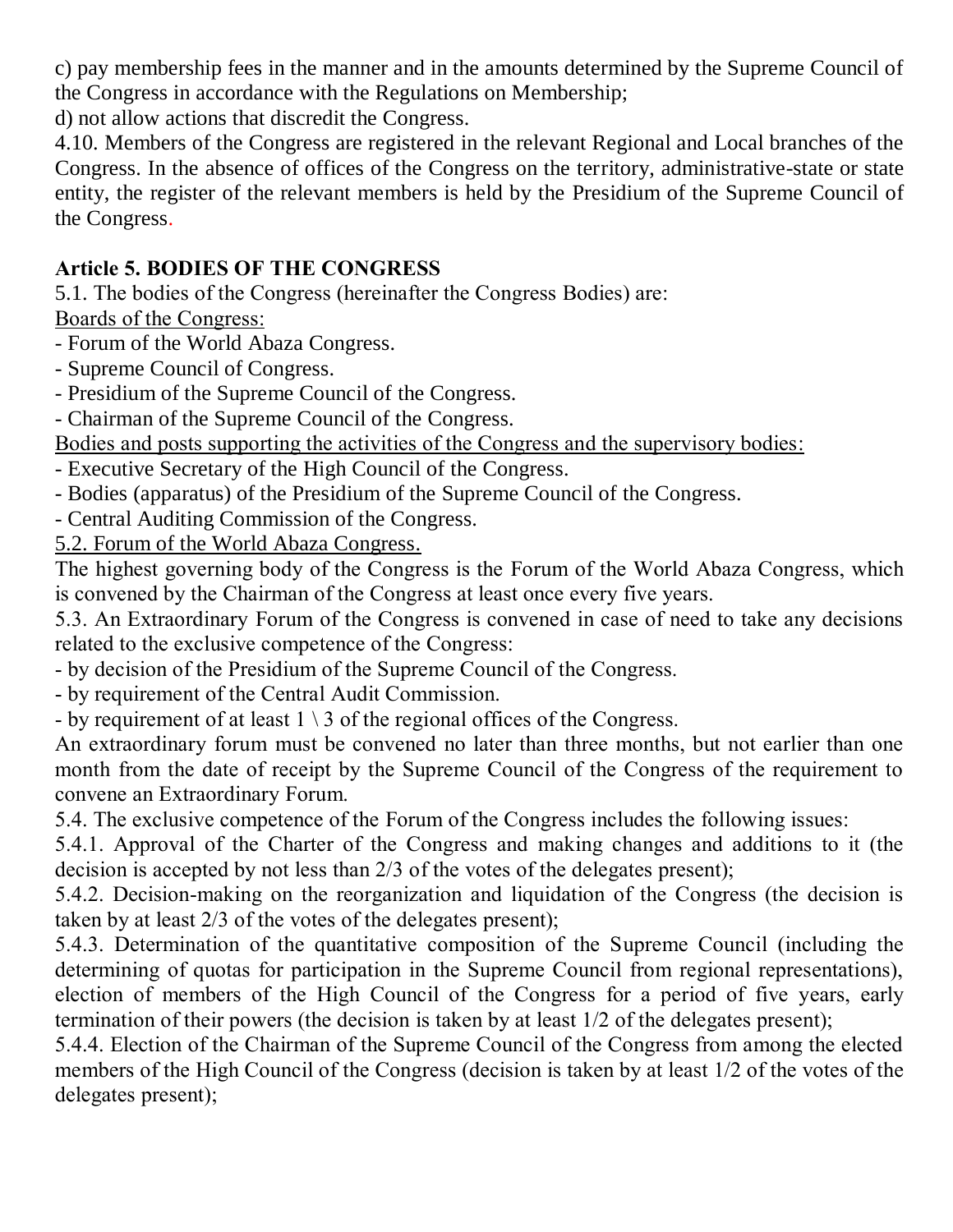5.4.5. Creation of Regional branches of the Congress in the countries and regions of residence of representatives of the Abkhaz-Abaza and Ubykh peoples (decision is taken by at least1/2 of the delegates present);

5.4.6. Approval of the main directions and programs of the activities of the Congress, the principles of the formation and use of the property of the Congress (decision is taken by at least 2/3 of the votes of the delegates present);

5.4.7. Approval of reports of the Supreme Council of the Congress and the Central Auditing Commission of the Congress (decision is taken by at least 1/2 of the votes of the delegates present);

5.5. The Congress has the right to make decisions on other issues of the Congress.

5.6. Delegates of the Congress are elected at meetings (conferences) of regional branches by quotas and norms of representation, determined by the Supreme Council of the Congress no later than 60 days before the date of the Forum. At the same time, each regional branch must be represented by at least one delegate. The norms of representation and quota are determined by the Supreme Council taking into account:

- the number of representatives of the peoples of Abaza and Ubykh peoples residing in the territory.

- the number of registered members of the Congress in the territory.

- the presence of regional and local branches.

The quotas and norms of representation are finally determined by the Supreme Council on the basis of the provision "On the procedure for electing delegates to the Forum of the Congress," approved by the Supreme Council. If the Supreme Council of the Congress does not determine quotas and norms of representation within the specified time limits, the regional offices elect delegates to the Congress on the basis of the norms of representation approved by the Supreme Council of the Congress before the previous Forum;

5.7. The congress is eligible if more than half of the delegates from the Regional Offices of the Congress participate in its work. When determining the quorum, delegates participating in the work of the Congress in accordance with the norms of representation are taken into account. The elected delegates take part in the work of the Congress on the basis of the decision of the meeting (conference) of the Regional Branch. Delegates are registered in order to participate in the work of the Forum. Regional branches are required to send decisions on the selection of delegates to the Congress to the Supreme Council of the Congress no later than 15 working days before the date of the Congress.

5.8. Decisions at the Congress are taken by open or secret (by decision of the Congress) voting.

5.9. In the period between Forums, the governing body of the Congress is the Supreme Council of the Congress. The Supreme Council is elected at the Congress from members of the Congress for a term of five years.

5.10. The Supreme Council of the Congress is the permanent governing collegial body of the Congress.

5.11. The Supreme Council of the Congress includes:

- Chairman of the Supreme Council of the Congress.

- Heads of the regional branches of the Congress.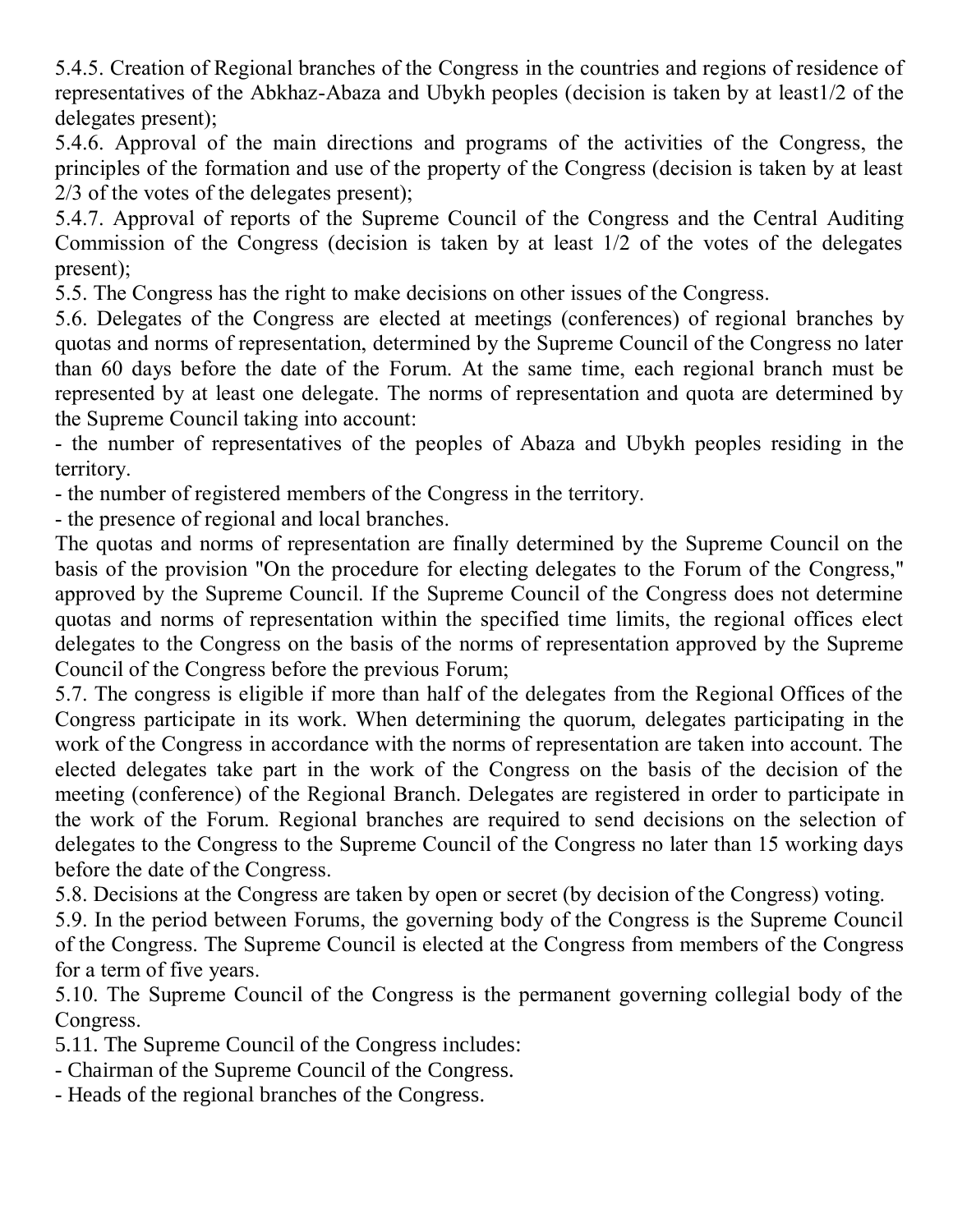The other members of the Supreme Council of the Congress are elected at the Forum on the following quotas:

- The Republic of Abkhazia - 6 representatives;

- The Russian Federation (with the exception of the Karachay-Cherkess Republic and the Kabardino-Balkarian Republic) - 4 representatives;

- Karachay-Cherkess Republic - 4 representatives;

- Kabardino-Balkaria Republic - 1 representative;

- The Republic of Turkey - 6 representatives;

- Europe - 2 representatives;

- The Arab Republic of Egypt and the State of Israel - 1 representative;

- The Hashemite Kingdom of Jordan - 1 representative;

- The Syrian Arab Republic-1 representative.

5.12. Meetings of the High Council of the Congress are held as required, including with the use of technical communication tools (conference calls, Skype, WhatsApp or other messengers, communications), but at least once every six months. The sessions of the Supreme Council are convened by the Chairman of the Supreme Council of the Congress. The sessions of the Supreme Council of the Congress are chaired by the Chairman of the Supreme Council of the Congress.

5.13. The Supreme Council of the Congress is authorized to take decisions if more than half of its members are present at its meeting.

The decisions of the Supreme Council of the Congress are taken by a majority of the members of the Council present at the meeting, if the need for a larger number of votes is not provided for in this Charter. In the event of a tie, the vote of the President of the Supreme Council is decisive.

5.14. The Supreme Council of the Congress:

5.14.1. Provides financial, material and technical and other resources for the activities of the Congress.

5.14.2. Approves the norms of representations of delegates to the Congress.

5.14.3. Organizes and oversees the implementation of the decisions of the Congress.

5.14.4. Decides to refuse admission to the Congress, to expel members of the Congress, to consider complaints of refusal to admit members of Congress, and takes decisions on the complaint.

5.14.5. On the proposal of the Chairman of the Supreme Council of the Congress approves the budget and the report on the expenditure of funds of the Congress.

5.14.6. Decides on the establishment of branches and representative offices of the Congress, approves regulations on them.

5.14.7. Reports in its activities before the Forum of the Congress.

5.14.8. Decides on other issues of the Congress, except for those that fall within the exclusive competence of the Congress and the Central Audit Commission.

5.14.9. Approves the Regulations "On Membership" (the decision is made by not less than 1/2 of the votes of the delegates present).

5.14.10. Approves the Regulations "On the Presidium of the Supreme Council" (the decision is taken by not less than 1/2 of the votes of the delegates present).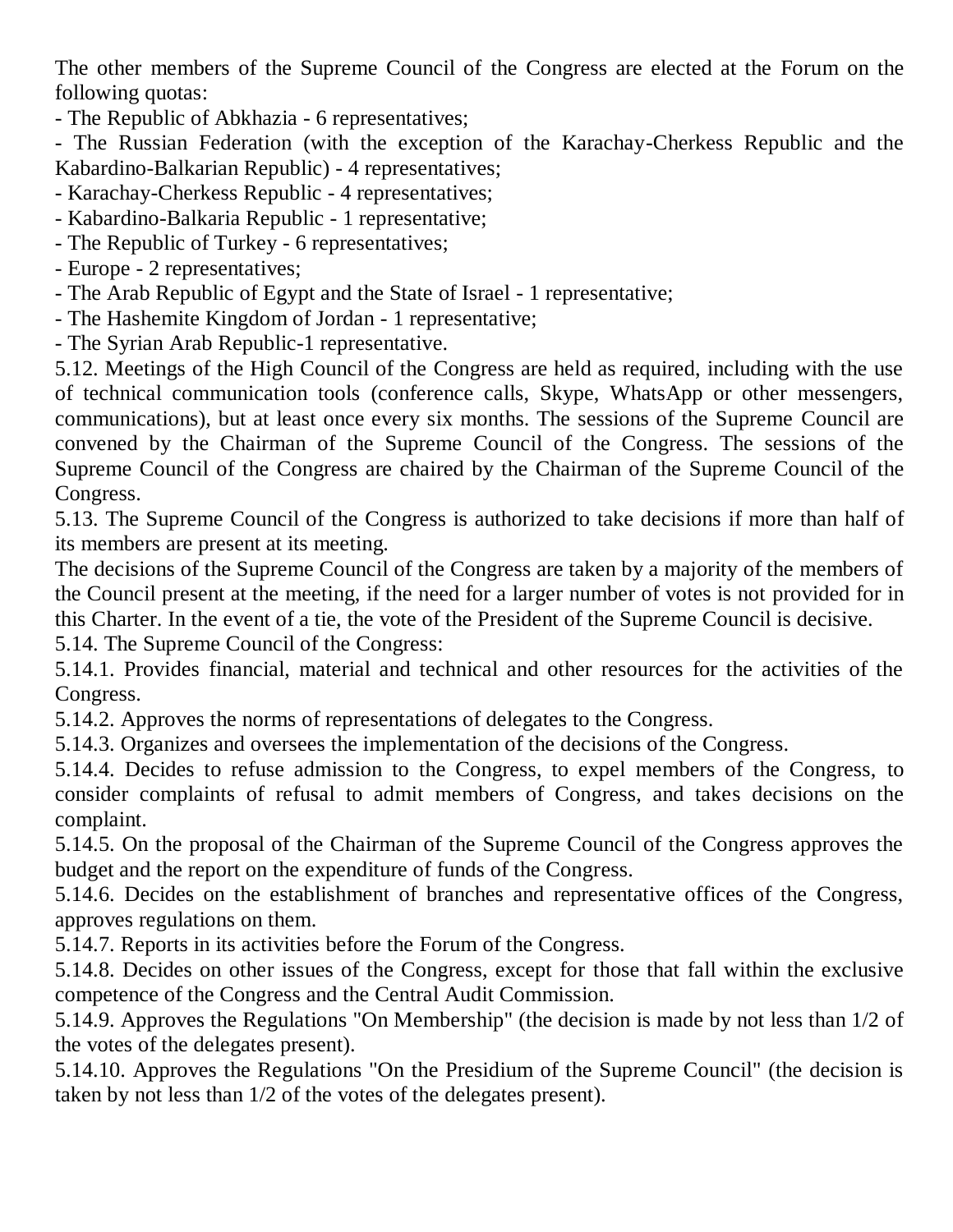5.14.11. Approves the Regulations "On the Regional Branch of the Congress", approved by the Supreme Council of the Congress (decision is taken by at least 1/2 of the votes of the delegates present).

5.14.12. Approves the Regulations "On the procedure for the election of delegates to the Congress Forum" (decision is taken by at least 1/2 of the votes of the delegates present).

5.14.13. Makes decisions on other matters referred to its competence by this Charter and / or accepted for execution on behalf of the Congress.

5.15. Prior to the adoption of the relevant Regulations, all bodies of the Congress shall be guided by this Charter.

5.16. All members of the Supreme Council of the Congress have an equal number of votes. In the event of a tie, the vote of the President of the Supreme Council is decisive.

5.17. The Chairman of the High Council of the Congress is elected by the Congress from among the members of the elected High Council of the Congress for a period of five years. The Chairman of the Supreme Council of the Congress is the head of the Congress and acts on behalf of the Congress without a power of attorney; he/her is also the Chairman of the Presidium of the High Council of the Congress ex officio.

5.18. The Chairman of the Supreme Council of the Congress:

5.18.1. Presides at the Forum of the Congress, the sessions of the Supreme Council of the Congress, the Presidium of the Supreme Council of the Congress.

5.18.2. Heads the Supreme Council of the Congress and the Presidium of the High Council of the Congress, directs their activities.

5.18.3. Represents the Congress without the power of attorney in the relations with state authorities, local self-government bodies, political parties, public associations and other organizations, represents the Congress in civil law relations with individuals and legal entities;

5.18.4. Has the right to first signature on the financial documents of the Congress, opens accounts in banks, issues power of attorney and signs on behalf of the Congress any documents, addresses, letters, using the forms of the Congress.

5.18.5. Publishes orders and gives instructions mandatory for Congress employees, as well as orders, instructions, orders related to the activities of the Congress.

5.18.6. Undertakes on behalf of the Congress, concludes and signs on behalf of the Congress any agreements, contracts.

5.18.7. Concludes employment contracts with employees of the Congress and dissolves them.

5.18.8. Represents the interests of the Congress at general meetings of shareholders (participants) of business entities in which Congress is a shareholder (participant).

5.18.9. Carries out other competences established by this Charter.

5.19. The Executive Secretary of the High Council of the Congress is a full-time employee of the Congress, accepted for this position and dismissed from office by decision of the Chairman of the Supreme Council of the Congress.

5.20. The Executive Secretary of the High Council of the Congress:

- provides organization of preparation, carrying out and documentation support of all events of the Congress;

- exercises control over the implementation of decisions taken by the governing bodies of the Congress.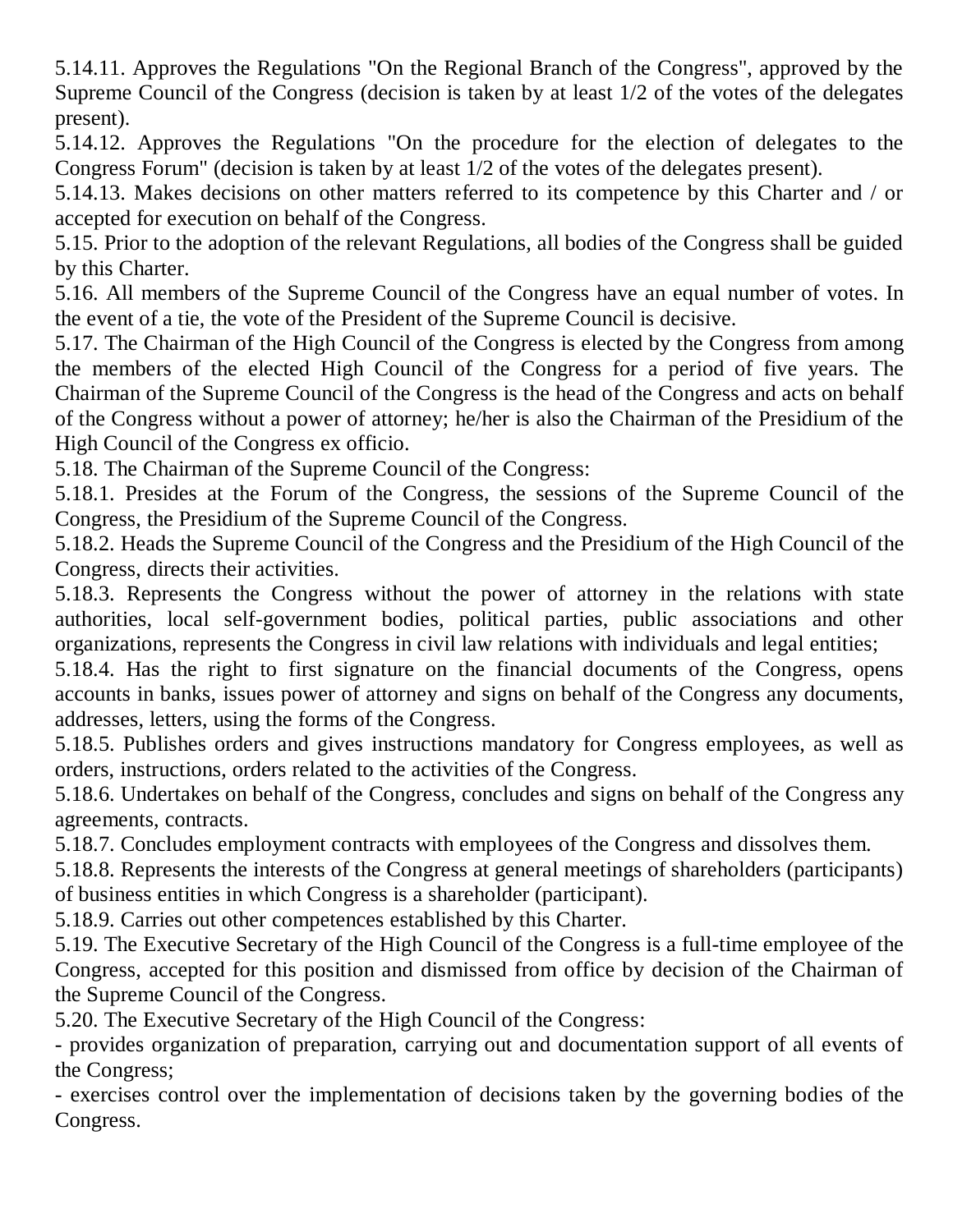- on behalf of the Chairman of the Supreme Council of the Congress, performs his individual powers within the areas of responsibility.

The Executive Secretary of the Supreme Council of the Congress acts by proxy, issued by the President of the Supreme Council of the Congress.

In the framework of the powers granted by the Chairman of the Supreme Council, the Executive Secretary of the Supreme Council of the Congress is entitled to issue instructions, orders to employees of the Congress, to form working groups and other working bodies.

5.21. The powers of the Chairman of the Supreme Council of the Congress, members of the Supreme Council of the Congress, Chairman and members of the Audit Commission of the Congress may be terminated early in the following cases:

a) personal application for early termination of powers.

b) impossibility to perform duties for health reasons.

c) non-compliance with the Charter.

d) non-fulfillment of decisions of the governing bodies of the Congress adopted within the limits of the competence established by this Charter.

e) committing acts discrediting the Congress and (or) contradicting the goals and objectives of the Congress.

The decision on the early termination of the powers of the above-mentioned persons in the period between the Forums of the Congress is taken by the Supreme Council of the Congress. The Supreme Council of the Congress also resolves the issue of assigning the duties of persons who have terminated their powers prematurely, before the Forum of the Congress to other persons from the Supreme Council of the Congress.

5.22. The Presidium of the Supreme Council of the Congress is the permanent governing collegial executive body of the Congress. The Presidium of the Supreme Council of the Congress includes:

- Chairman of the Supreme Council of the Congress, who is also the chairman of the Presidium of the Supreme Council of the Congress.

- Executive Secretary of the High Council of the Congress.

- one representative from among the members of the Supreme Council from the following states and regions:

The Republic of Abkhazia, the Republic of Turkey, the Russian Federation (with the exception of the KChR and the KBR), the Karachay-Cherkess Republic, the Kabardino-Balkar Republic, Europe, the Arab Republic of Egypt, the State of Israel, the Hashemite Kingdom of Jordan, the Syrian Arab Republic.

- heads of priority areas of the Congress, appointed by the Chairman of the Supreme Council of the Congress are members of the Presidium of the Supreme Council ex officio.

- other persons provided for in the Regulation "On the Presidium of the Supreme Council" are also included.

5.23. The Presidium of the Supreme Council of the Congress:

5.23.1. Manages, within its competence, the Congress.

5.23.2. Interacts within the limits of its competence with state authorities, local self-government bodies, political parties, public associations and other organizations;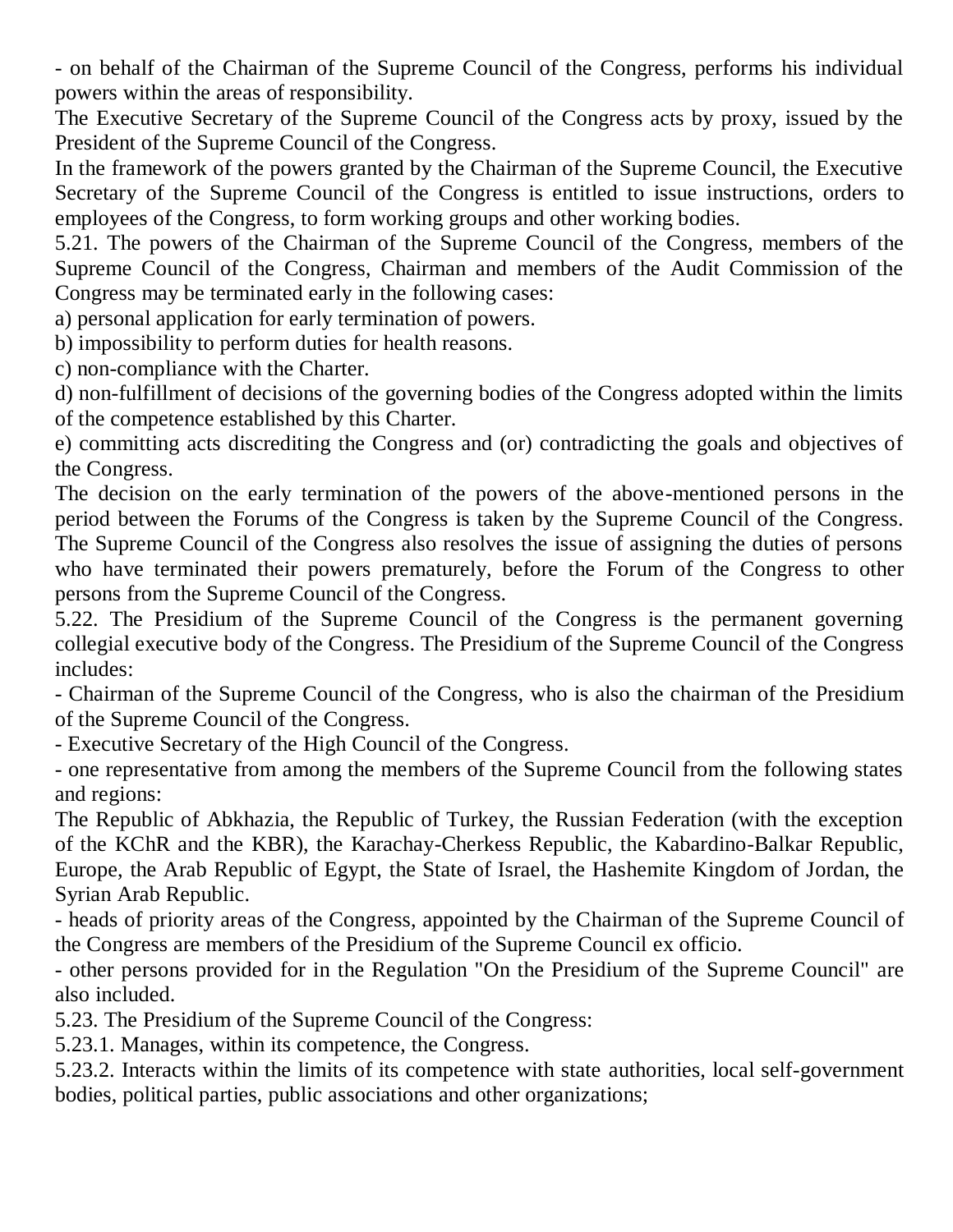5.23.3. Approves the Regulations and other acts on the organization of the activities of the Congress.

5.23.4. Directs and coordinates the activities of the regional branches of the Congress.

5.23.5. Supervises compliance with the requirements of the Charter by members of the Congress.

5.23.6. Maintains a single register of members of the Congress, controls the timely payment of membership fees. The issues of payment and control of payment of membership fees are defined in the Regulations "On Membership".

5.23.7. Prepares a budget and a report on the expenditure of funds of the Congress for a calendar year.

5.23.8. Approves the list of staff members of the Congress.

5.23.9. Carries out the organization of the Forum of the Congress.

5.23.10. Maintains a general register of members of the Congress.

5.23.11. Takes decisions on issues stipulated by this Charter, specified in the decisions of the Forum, as well as on any other issues of the Congress activities, with the exception of issues referred to the exclusive competence of the Forum, the High Council of the Congress.

5.23.2. Decides on the accession of the Congress to other public associations, as well as the establishment of economic partnerships and companies with the rights of a legal entity, commercial and non-commercial organizations.

5.23.13. In exceptional, urgent cases, upon the proposal of the Chairman of the Supreme Council of the Congress, decides on the termination of the powers of the Chairman of the Regional Office.

5.24. The meeting of the Presidium of the Supreme Council of the Congress is convened as necessary, but at least 3 times a year. The Presidium of the Supreme Council of the Congress is authorized to take decisions if more than half of its members are present at its meeting. Decisions are made by a simple majority of votes of the Presidium of the Supreme Council of the Congress present at the meeting. Decisions of the Presidium of the Supreme Council of the Congress shall be made in the form of protocols of the meetings of the Presidium.

5.25. In the period before the formation of the plenipotentiary body of the Presidium of the Supreme Council of the Congress, the functions of the Presidium are exercised by the President of the Supreme Council of the Congress.

5.26. The Central Audit Commission is elected by the Congress Forum from among the members of the Congress for a period of five years in the amount determined by the Forum of the Congress.

5.27. The Chairman of the Central Audit Commission is elected by the Congress Forum from among the members of the Congress for a period of five years.

5.28. The Central Auditing Commission is competent to take decisions if more than half of its members are present at its meeting. Decisions are made by open vote by a simple majority of those present.

5.29. The Central Audit Commission controls the economic activities of the Congress, the state and accounting of material values.

5.30. Members of the Central Audit Commission are entitled to obtain any information related to the activities of the Congress.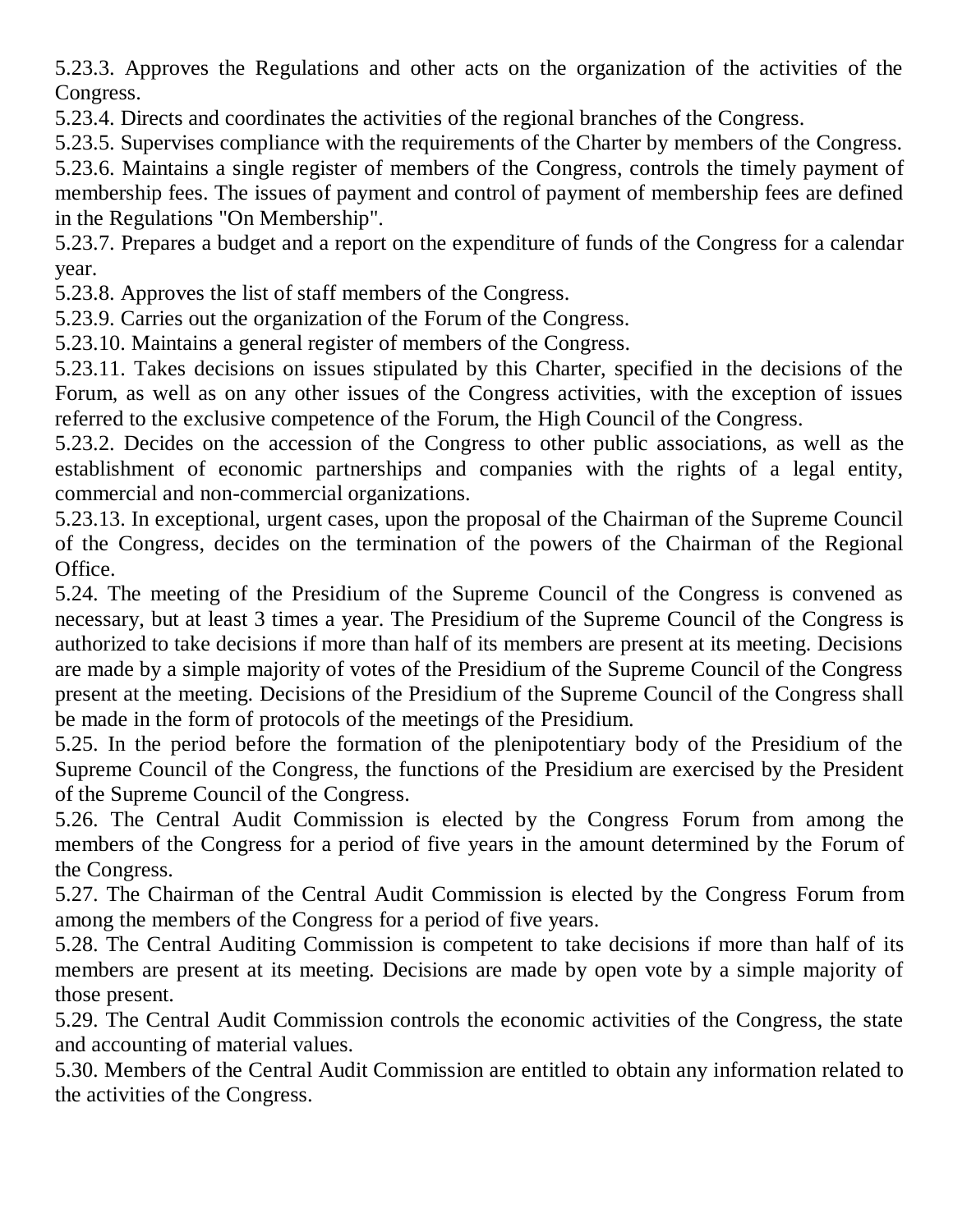5.31. The Central Audit Commission has the right to decide on the convocation of an extraordinary Forum of the Congress.

5.32. The Central Auditing Commission, if necessary, engages specialists in its activities.

5.33. The Central Audit Commission reports on its activities before the Congress Forum. In the period between the Congresses, the report of the Audit Commission is submitted to the Supreme Council of the Congress once a year.

5.34. The audit of the activities of the Congress and its bodies is conducted at least once a year.

5.35. A member of the Central Audit Commission cannot be a member of other elected bodies of the Congress.

5.36. For outstanding achievements in the mission of preservation and development of the Abkhaz-Abaza and Ubykh peoples, the title of "Honorary President of the World Abaza Congress" is conferred by the Supreme Council of the Congress Forum. The Honorary President assists the Congress in carrying out its activities. The Honorary President may be entitled to act on behalf of the Congress on the basis of a power of attorney issued only by the Chairman of the Supreme Council of the Congress.

## **Article 6. STRUCTURE OF THE CONGRESS**

6.1. The structure of the Congress is composed of the Congressional bodies, the regional branches of the Congress in the countries and regions of residence of the representatives of the Abkhaz-Abaza and Ubykh peoples and the local branches of the Congress operating in the places of compact residence of the representatives of the Abkhaz-Abaza and Ubykh peoples in the territories of the relevant regional branches of the Congress.

6.2. By decision of the Supreme Council of the Congress, branches and representations may be established.

#### **Article 7. REGIONAL AND LOCAL BRANCHES OF THE CONGRESS**

7.1. The regional branches of the Congress are created by the decision of the Supreme Council of the Congress in the Republic of Abkhazia, the Russian Federation, the Republic of Karachay-Cherkessia, the Republic of Turkey, the countries of the Middle East region, Europe, the United Kingdom and the United States, as well as in other countries and regions of residence of representatives of the Abkhaz-Abaza and the Ubykh peoples.

Regional branches operate on the basis of the "Regulations on the Regional Branch of the Congress" approved by the Supreme Council of the Congress.

7.2. Local branches can be created on a territorial basis in places of compact residence of representatives of the Abkhaz-Abaza and Ubykh peoples in the territory of the relevant Regional Office of the Congress, with at least 10 members of the Congress, by the decision of the Council of the Regional Branch.

7.3. Local branches are structurally part of the corresponding Regional Branch of the Congress. Before the establishment of a local branch, members of the Congress can become members of the regional branch established in the respective territory, and if the regional branch is not established, the regional branch in the Republic of Abkhazia.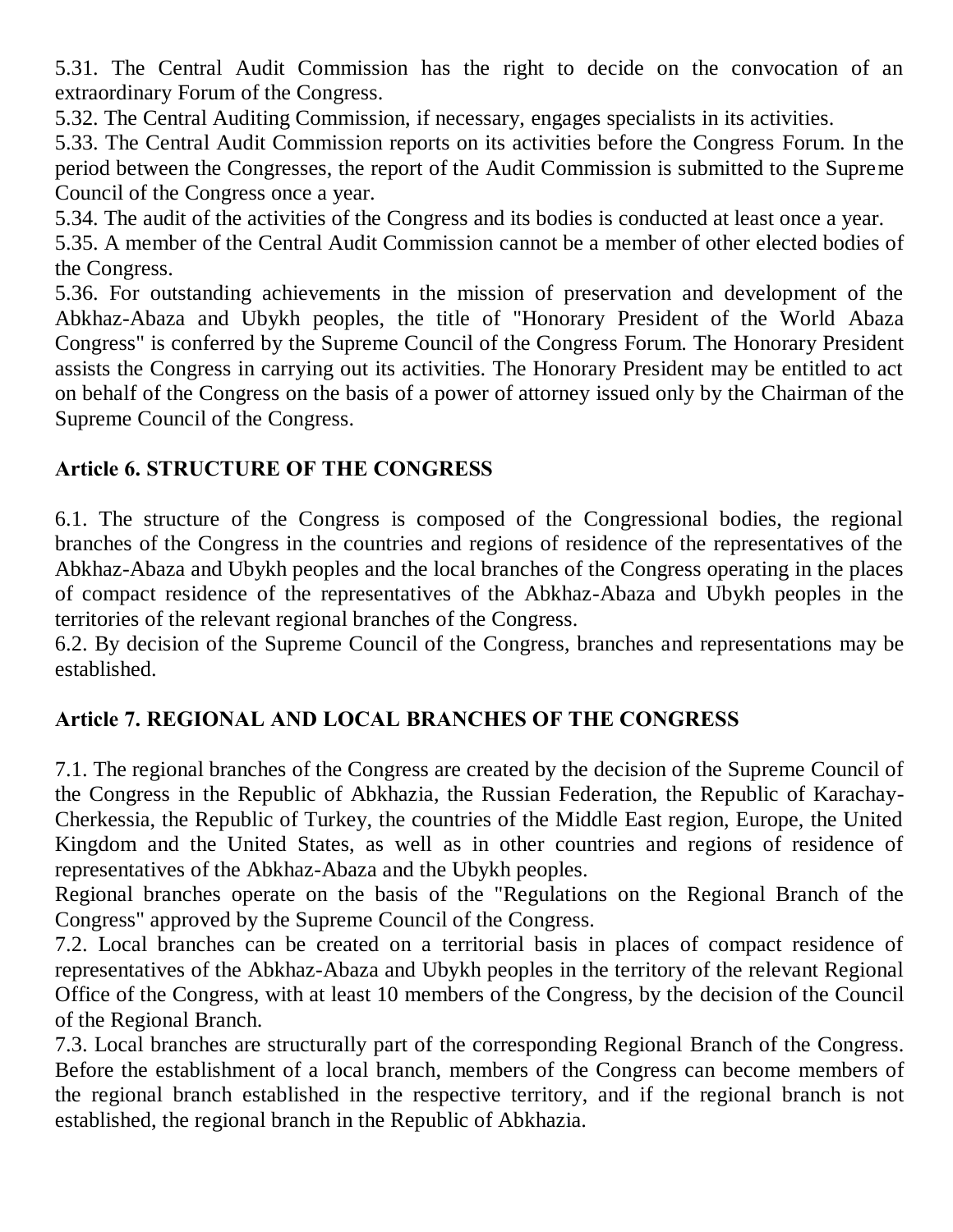7.4. Regional and local branches of the Congress can be registered as a legal entity in the manner prescribed by the legislation of the country of registration and this Charter. The Chairman of the Supreme Council of the Congress assures the documents submitted for the state registration of the Regional and Local Branch of the Congress, based on the decision of the High Council of the Congress. The statutes of the regional and local branches of the Congress cannot contradict the Charter of the Congress.

7.5. The branches of the Congress, whether registered or not as a legal entity, have equal rights and bear equal duties in relations between themselves and Congress, as well as members of the Congress who are members of such branches of the Congress have equal rights and bear equal duties.

The branches acting on the basis of the Charter of the Congress are conferred the property of the Congress on the rights of operational management. The branches of the Congress are entitled to use the property of the Congress in accordance with its designated purpose in accordance with this Charter, decisions of the bodies of the Congress.

7.6. Other organizations having the status of a legal entity authorized to do so under a contract of guarantee or other agreement concluded on behalf of the Congress by the Chairman of the Supreme Council with the relevant organization are authorized to perform the functions of the Regional or local branches of the Congress.

7.7. The functions of the Regional Branch of the Congress in Turkey are carried out by the Federation of Abkhaz Cultural Centers, within the framework of the Agreement concluded in accordance with paragraph 7.6. of the Charter. This agreement establishes, including but not limited to, the rights and procedures for the implementation by the Federation of Abkhaz cultural centers (ABHAZFED) of the provisions of paragraph 7.10 of this Charter.

The functions of the Regional Branch of the Congress in the Russian Federation are performed by the Autonomous Non-Profit Organization "Alashara", within the framework of the concluded in accordance with paragraph 7.6. Charter Agreement. This agreement establishes, including but not limited to, the rights and procedures for the implementation by the Autonomous Non-Profit Organization "Alashara" of the provisions of paragraph 7.10 of this Charter.

7.8. Membership fees are paid by members of the Congress, regardless of the part of Congress they consist of, in the manner and in the amount established by the Membership Regulations approved by the Supreme Council of the Congress.

7.9. The highest governing body of the Regional Branch of the Congress is the General Meeting of the Regional Branch, which is convened by the decision of the Regional Branch Council at least twice a year.

7.10. General meeting of the Regional Branch:

a) determines the quantitative composition of the Council of the Regional Office of the Congress;

b) elects from among the members of the Congress the members of the Council of the Regional Branch of the Congress who are registered in the regional branch for a term of five years, may terminate their powers before the expiration of the mandate;

c) in agreement with the Supreme Council of the Congress elects the Chairman of the Council of the Regional Branch of the Congress, from among the members of the Council of the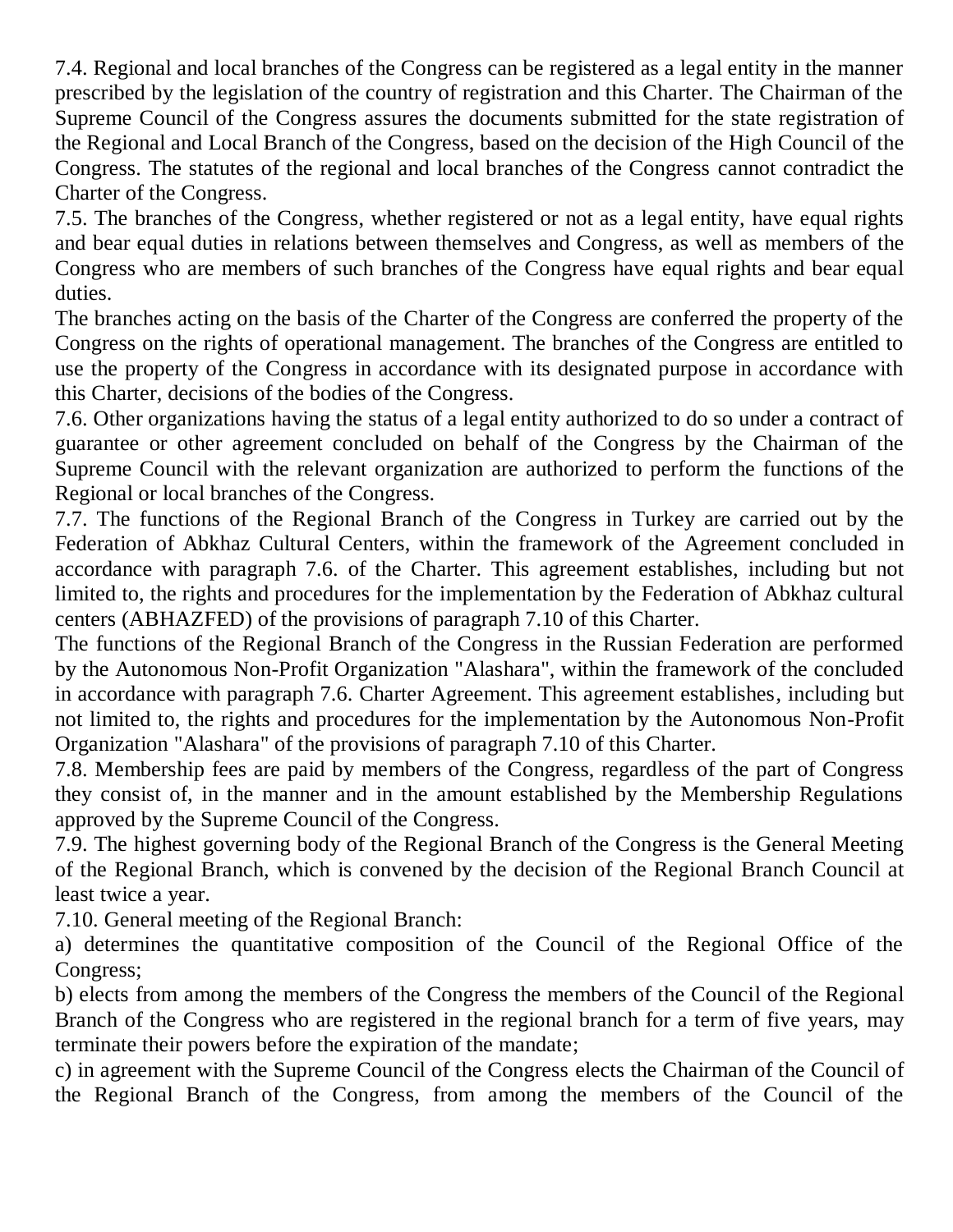corresponding Regional Branch for a period of five years and may terminate his powers before the expiration of the mandate in agreement with the Supreme Council of the Congress.

d) determines the main lines of activity of the branch.

e) decides on the establishment, determines the quantitative composition and elects members and chairmen of the Regional Council of Elders, the Regional Council of Women, the Regional Council of Youth for a period of five years, and terminates their powers ahead of schedule.

e) hears reports of elective bodies of the branch;

g) decides on applying to the Supreme Council of the Congress with a proposal for state registration of the branch;

h) elects delegates to the Congress Forum within the norms of representation approved by the High Council of the Congress;

i) takes decisions on other issues of the Regional Branch's activities.

7.11. The powers of the members of the Council of the Regional Branch, the Chairman and members of the Audit Commission of the Regional Branch may be terminated early by the General Meeting of the Regional Branch in the manner defined by this Charter in the following cases:

a) personal application for early termination of competences;

b) impossibility to fully perform the duties;

c) non-compliance with the Charter, including non-payment of membership fees;

d) failure to comply with the decisions of the governing bodies of the Congress and the branch taken within the limits of the competence established by this Charter;

e) committing actions discrediting the Congress and (or) contradicting the goals and objectives of the Congress.

7.12. The General Meeting of the Regional Branch has the right of making decisions if it is attended by more than half of the delegates elected by the Local branches of the Congress or in the absence of local branches if it is attended by more than half of the members of the Congress who are registered with this Regional Branch. The form of voting and the decision-making procedure are determined by the General Meeting of the Regional Branch.

7.13. An Extraordinary General Meeting of the Regional Branch may be convened on the following grounds:

-By decision of the Council of the Regional Branch;

-With a written request of at least 1/3 of the members of the Congress who are registered with the relevant regional branch;

- on the initiative of the High Council of the Congress;

- on the initiative of the Council of the local branch of the Congress.

7.14. In the period between the General Meetings of the Regional Branch, the Regional Branch is headed by the Council of the Regional Branch, headed by the Chairman of the Council of the Regional Branch of the Congress.

7.15. The Council of the Regional Branch of the Congress, also includes the chairmen of the local councils of the Congress by the position.

7.16. Meetings of the Council of the Regional Branch are held as necessary, but at least once every six months. Decisions of the Council of the Regional Branch are taken by a simple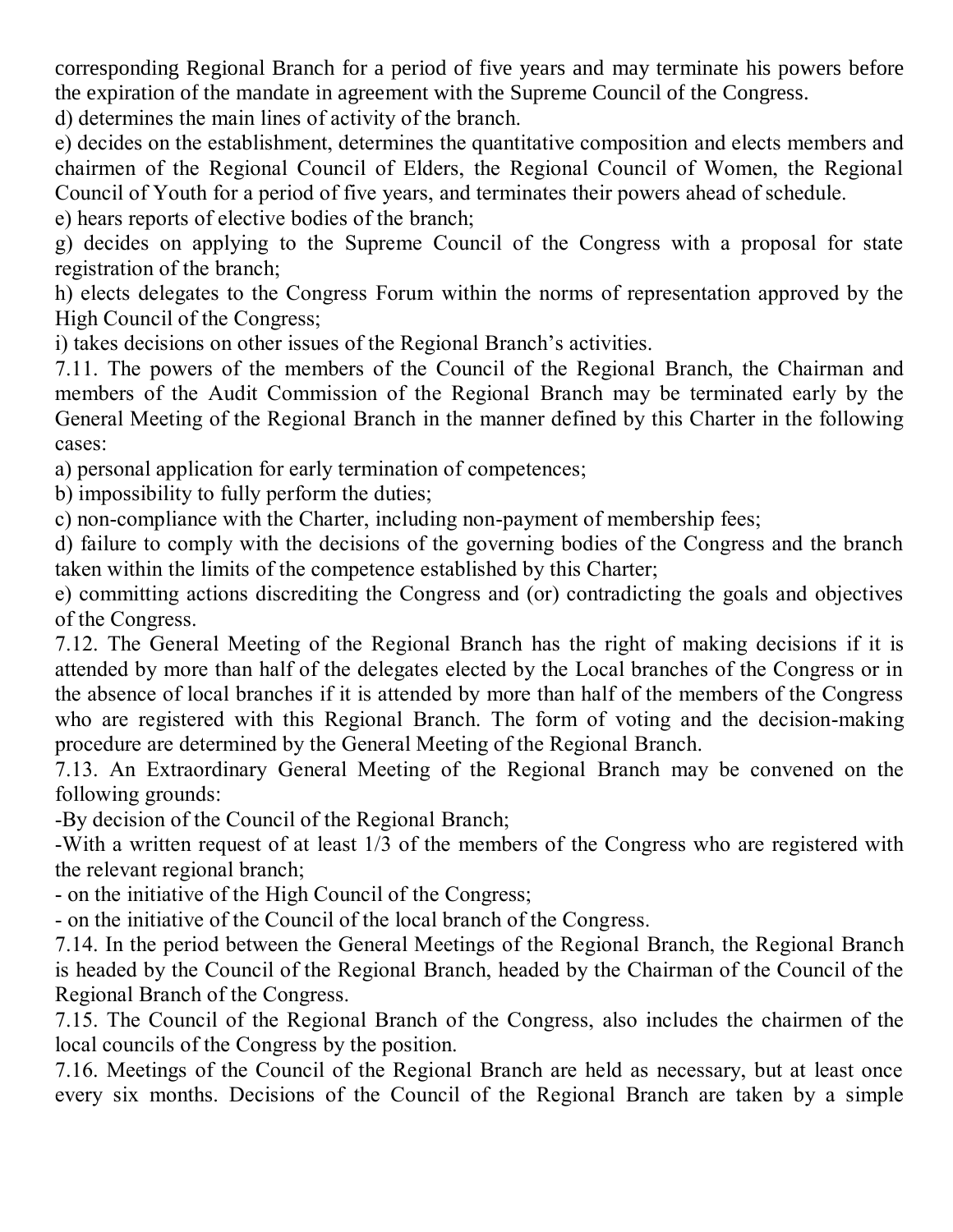majority of votes by open vote, provided that more than half of its members participate in the meeting.

7.17. The Council of the Regional Branch:

a) establishes norms for representation from the Local Branches of the Congress and convenes the General Meeting of the Regional Branch of the Congress, determines its agenda;

b) organizes and controls the implementation of the decisions of the General Meeting of the Regional Branch;

c) considers recommendations to the High Council of the Congress;

d) exercises other powers in the management of the activities of the Regional Branch, except for those within the competence of the General Meeting of the Regional Branch.

7.18. Chairman of the Council of the Regional Branch of the Congress:

a) on behalf of the Regional Branch represents his interests in state bodies and public associations on the basis of a power of attorney issued by the Chairman of the Supreme Council of the Congress;

b) convenes meetings of the Council of the Regional Branch;

c) determines the list of issues to be submitted for discussion of the General Meeting of the Regional Office and the Council of the Regional Branch of the Congress;

d) exercises other powers in the management of the current activities of the Regional Branch.

7.19. Execution by the Chairman of the Council of the Regional Branch of the Congress of his powers may be terminated ahead of schedule by the decision of the General Meeting of the Regional Branch of the Congress, in agreement with the Supreme Council of the Congress, in the following cases:

a) a personal application for early termination of competences;

b) impossibility to fully perform the duties;

c) non-compliance with the Charter, including non-payment of membership fees;

d) failure to comply with the decisions of the governing bodies of the Congress and the Regional Branch taken within the limits of the competence established by this Charter;

e) committing actions discrediting the Congress (separation) and (or) contradicting the goals and objectives of the Congress (separation).

7.20. The following can act with the initiative to early terminate competences by the Chairman of the Council of the Regional Branch:

a) Chairman of the Supreme Council of the Congress;

b) Council of the Regional Branch of the Congress;

c) At least 1/3 of the members of the Congress who are registered with the relevant Regional Branch.

The General Meeting of the Regional Branch of the Congress shall consider the proposal of one of these initiators and decide on the early termination of the powers of the Chairman of the Council of the Regional Branch of the Congress.

7.21. Depending on the number of members of the Congress united in this branch, by decision of the General Meeting of the branch, the Audit Commission or the Auditor of the branch is elected for a period of five years and a decision on early termination of their powers may be taken by the General Meeting of the branch.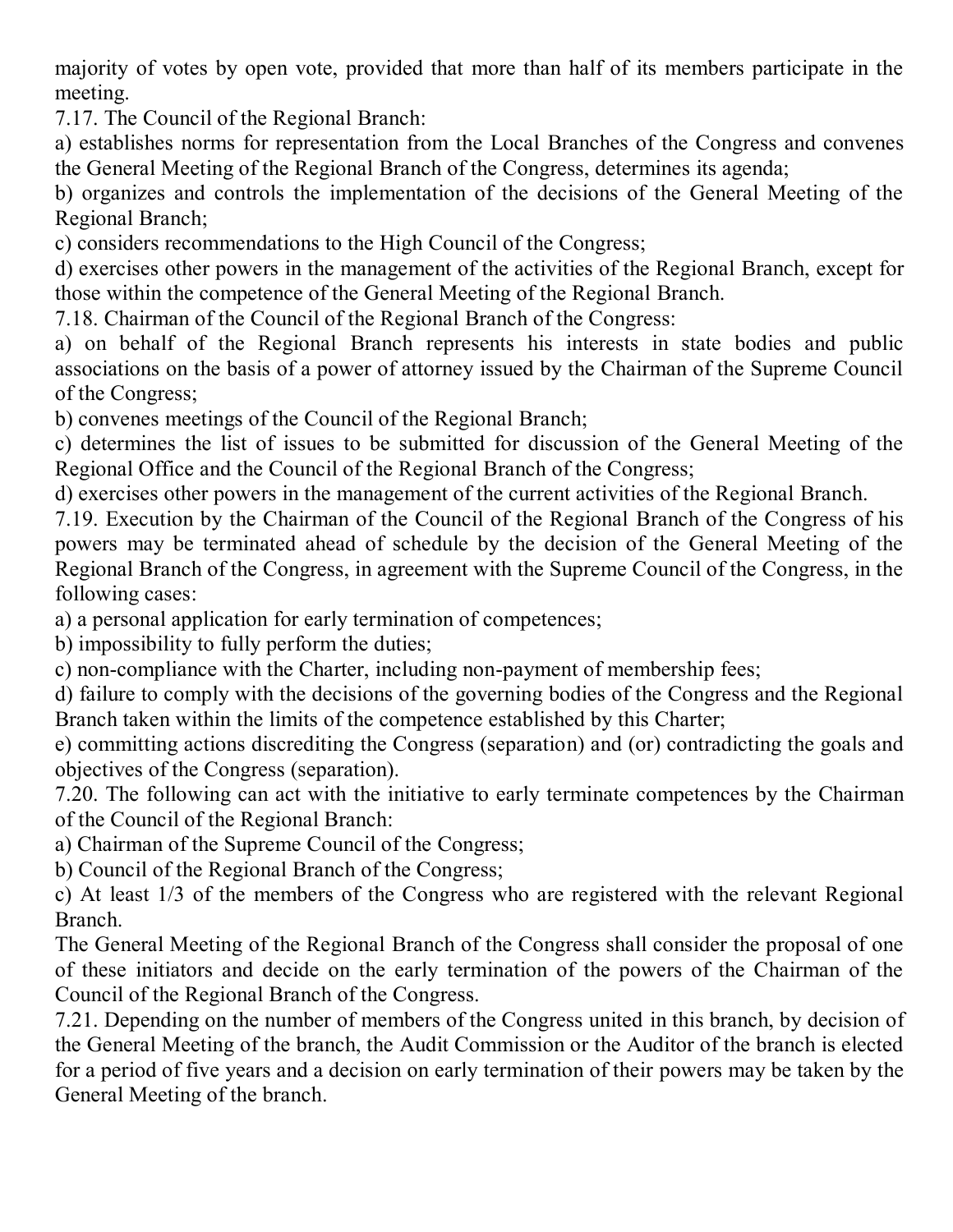7.22. The Audit Commission of the branch is authorized to take decisions if more than half of its members are present at its meeting. Decisions are made by open vote by a simple majority of those present.

7.23. The Audit Commission (Auditor) of the branch supervises the economic activities of the branch, the state and accounting of material values.

7.24. Members of the Audit Commission (Auditor) of the branch are entitled to receive any information related to the activities of the branch, from members of the Branch Council and staff members of the branch.

7.25. The Auditing Commission (Auditor) of the branch is entitled to decide on the convocation of an extraordinary General Meeting of the Regional Branch.

7.26. The Auditing Commission (Auditor) of the Regional Branch reports on its activities to the General Meeting of the Regional Branch.

7.27. The audit of the Regional Branch shall be conducted at least once a year.

7.28. A member of the Audit Commission (Auditor) of the Regional Branch cannot be a member of the Branch Council or a full-time employee of the branch.

7.29. The supreme governing body of the Local Branch of the Congress is the General Meeting of the Local Branch of the Congress, which is convened by the decision of the Council of the Local Branch at least once a year.

7.30. General Meeting of the Local Branch of the Congress:

a) defines the main directions of the activities of the Local Branch of the Congress;

b) determines the number of members and elects the Council of the Local Branch of the Congress, early terminates the powers of its members;

c) elects the Chairman of the Council of the Local Branch for a period of five years, and terminates his powers ahead of schedule;

d) elects and delegates to the Regional Council of Elders, the Regional Women's Council and the Regional Youth Council representatives from the Local Branch of the Congress;

e) hears reports of elective bodies of the branch;

e) decides on the state registration of the Local Branch;

g) elects delegates to the General Meeting of the relevant Regional Branch of the Congress within the limits of representation norms approved by the Council of the Regional Branch of the Congress;

h) takes decisions on other issues of the Local Branch.

7.31. The powers of the Chairman and members of the Board of the Local Branch, the Auditor of the Local Branch may be terminated ahead of schedule by the General Meeting of the Local Branch in the following cases:

a) personal application for early termination of competences;

b) impossibility to fully perform the duties;

c) non-compliance with the Charter, including non-payment of membership fees;

d) failure to comply with the decisions of the governing bodies of the Congress and the branch taken within the limits of the competence established by this Charter;

e) committing actions discrediting the Congress (separation) and (or) contradicting the goals and objectives of the Congress (separation).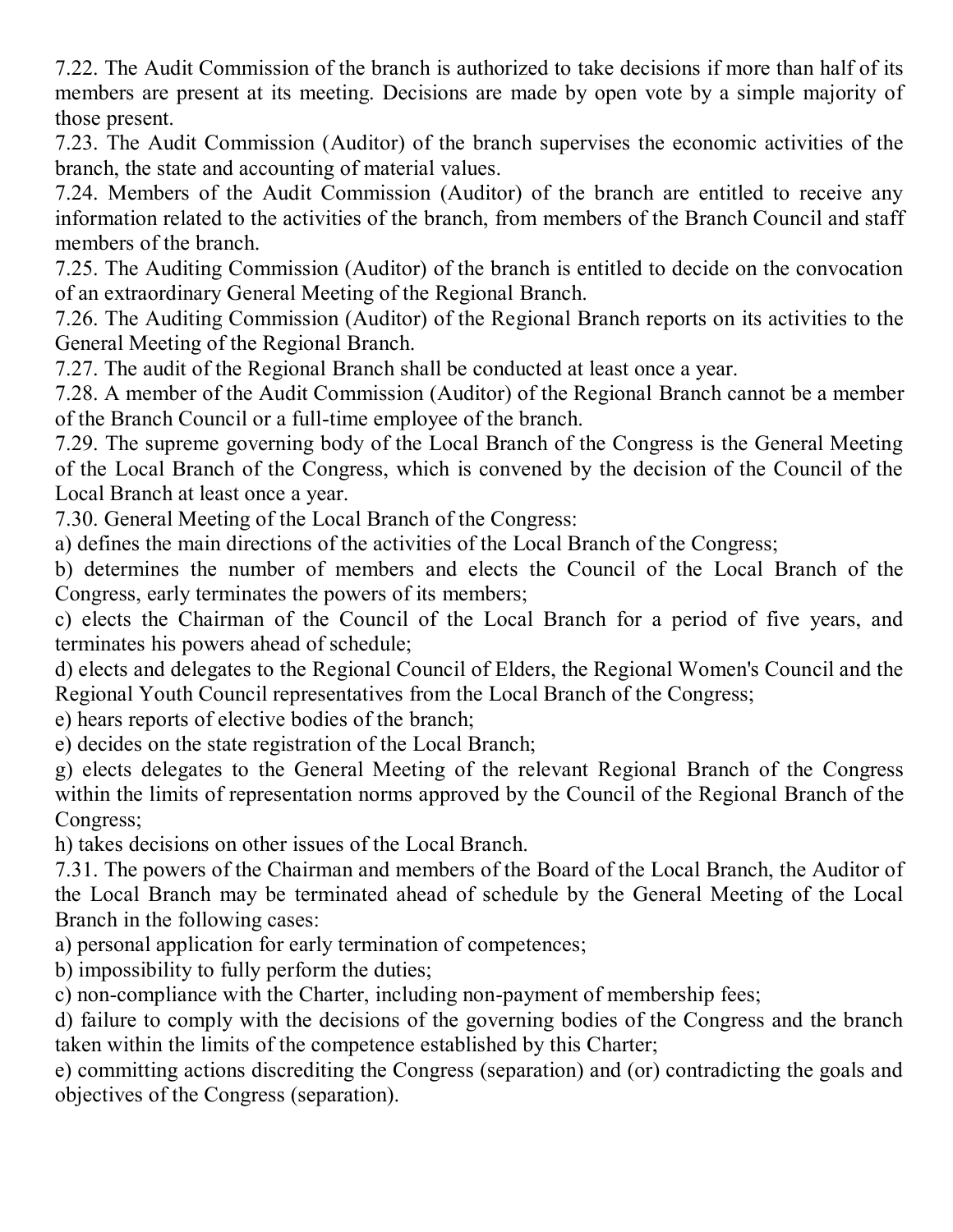7.32. The General Meeting of the Local Branch is entitled to take a decision if it is attended by more than half of the members of the Congress who are registered with this Local Branch of the Congress. The form of voting and the decision-making procedure are determined by the General Meeting of the Local Branch of the Congress.

7.33. An Extraordinary General Meeting of the Local Branch may be convened on the following grounds:

-by the decision of the Council of the Local Branch;

-with a written request of at least 1/3 of the members of the Congress who are registered with the relevant branch;

- on the initiative of the relevant Regional Council of the Congress.

7.34. In the period between the General Meetings, the activities of the Local Branch are managed by the Local Branch Council - a permanent governing body of the Local Branch, elected by the General Meeting of the Local Branch of the Congress for a period of five years.

7.35. Meetings of the Council of the Local Branch are held as required, but not less than once every six months. Decisions of the Council of the Local Branch are made by a simple majority of votes by open voting, provided that more than half of its members participate in the meeting. 7.36. Council of the Local Branch:

1) convenes the General Meeting of the Local Branch, determine its agenda;

2) organizes and controls the execution of decisions of the General Meeting of the Local Branch; 3) considers recommendations to the Council of the Regional Branch of the Congress;

4) exercises other powers in the management of the activities of the Local Branch, except for those within the competence of the General Meeting of the Local Branch.

7.37. Chairman of the Board of the newly established Local Branch is elected by the General Meeting of the relevant Regional Branch of the Congress for a period of five years and is headed by the Council of the Local Branch of the Congress.

7.38. Chairman of the Board of the Local Branch of the Congress:

a) on behalf of the Local Branch represents his interests in state bodies and public associations on the basis of a power of attorney issued by the Chairman of the Supreme Council of the Congress;

b) convenes meetings of the Council of the Local Branch of the Congress;

c) determines the list of issues to be discussed at the Council of the Local Branch of the Congress;

d) exercises other powers in the management of the current activities of the Local Branch.

7.39. Execution by the Chairman of the Council of the Local Branch of the Congress of powers can be terminated ahead of schedule by the decision of the General Meeting of the Local Branch of the Congress in the following cases:

a) personal application for early termination of competences;

b) impossibility to fully perform the duties;

c) non-compliance with the Charter, including non-payment of membership fees;

d) failure to comply with the decisions of the governing bodies of the Congress, the Regional and Local Branch, adopted within the limits of the competence established by this Charter;

e) committing actions that discredit the Organization (separation) and (or) contradict the goals and objectives of the Congress (separation).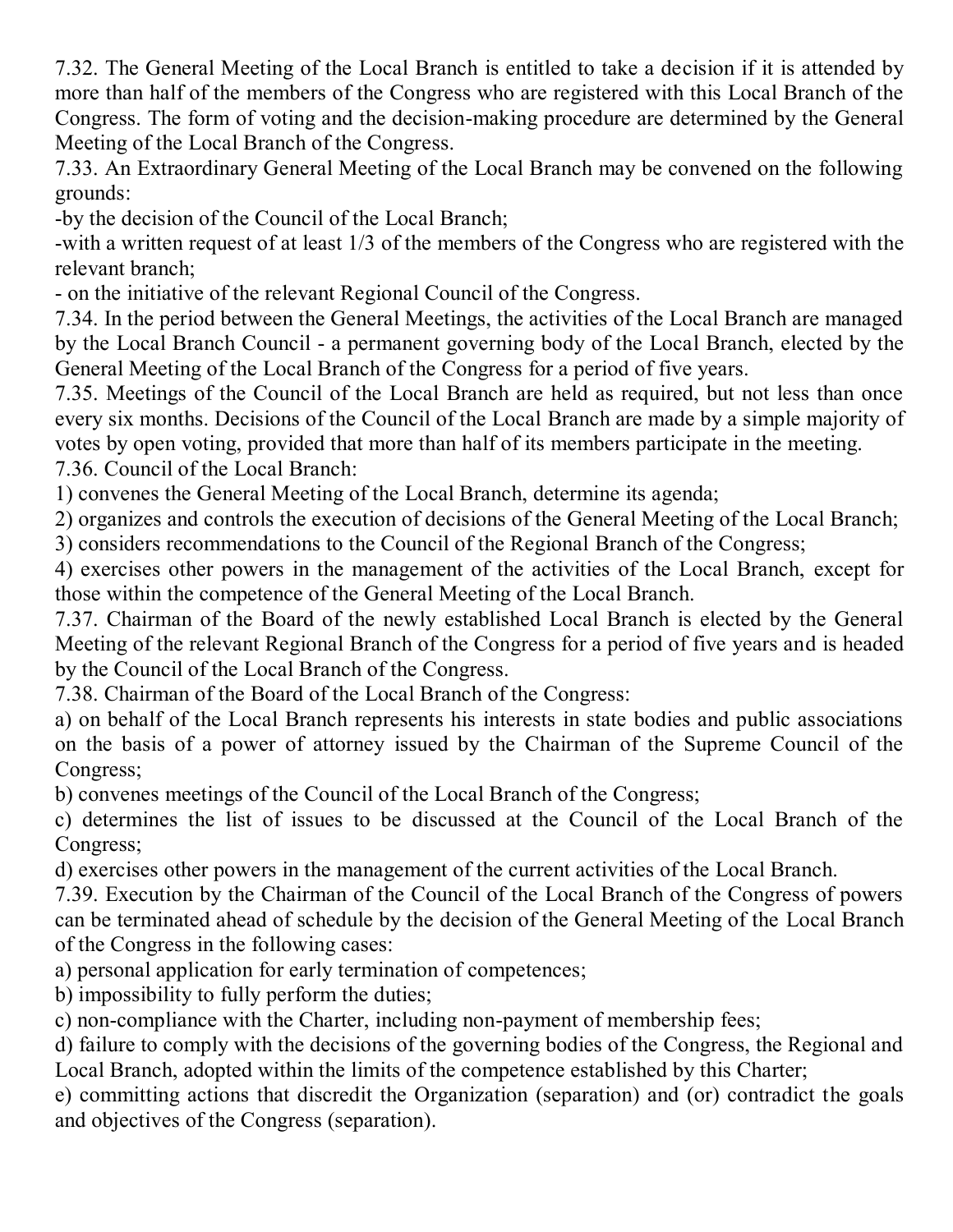7.40. The following persons can act with the initiative to early terminate competences by the Chairman of the Council of the Local Branch:

a) Chairman of the Supreme Council of the Congress;

b) Regional Council of the Congress;

c) Council of the Local Branch of the Congress;

d) At least 1/3 of the members of Congress who are registered with the Local branch.

The General Meeting of the Local Branch of the Congress shall consider the proposal of one of these initiators and decide on the early termination of the powers of the Chairman of the Local Branch Council.

7.41. The General Meeting of the Local Branch elects the Auditor of the Local Branch for a period of five years, as well as terminates his authority ahead of schedule.

7.42. The Auditor of the Local Branch monitors the economic activities of the Local Branch, the status and accounting of material values.

7.43. The Auditor of the Local Branch has the right to receive any information related to the activities of the office, from members of the Branch Council and staff members of the branch.

7.44. The Branch Auditor has the right to decide on the convocation of an extraordinary General Meeting of the Local Branch.

7.45. The Auditor of the Local Branch reports in his activity to the General Meeting of the Local Branch.

7.46.The activity of the Local Branch is audited at least once a year.

7.47. The Local Branch Auditor cannot be a member of the Local Branch Council or a staff member of the branch.

#### **Article 8. BRANCHES AND REPRESENTATIONSOF THE CONGRESS**

8.1. Branches and representations may be established by decision of the Supreme Council of the Congress.

8.2. Branches and representations are separate units of the Congress and are not legal entities. They are endowed with the property of the Congress and carry out their activities on the basis of provisions on the branch, representation, approved by the Supreme Council of Congress.

#### **Article 9. PROPERTY OF THE CONGRESS**

9.1. In accordance with the current legislation, the Congress may own buildings, structures, housing stock, transport, equipment, inventory, cultural and educational, sports and health facilities, cash, shares, other securities and other property necessary for tangible maintenance of activities provided for by this Charter.

9.2. The subject of ownership is the Congress as a legal entity. Members of the Congress do not retain the rights to the property transferred to them by the Congress, including membership fees and other contributions and do not have any real or mandatory rights with respect to the Congress.

9.3. Sources of formation of property and funds of the Congress are:

a) voluntary contributions and donations;